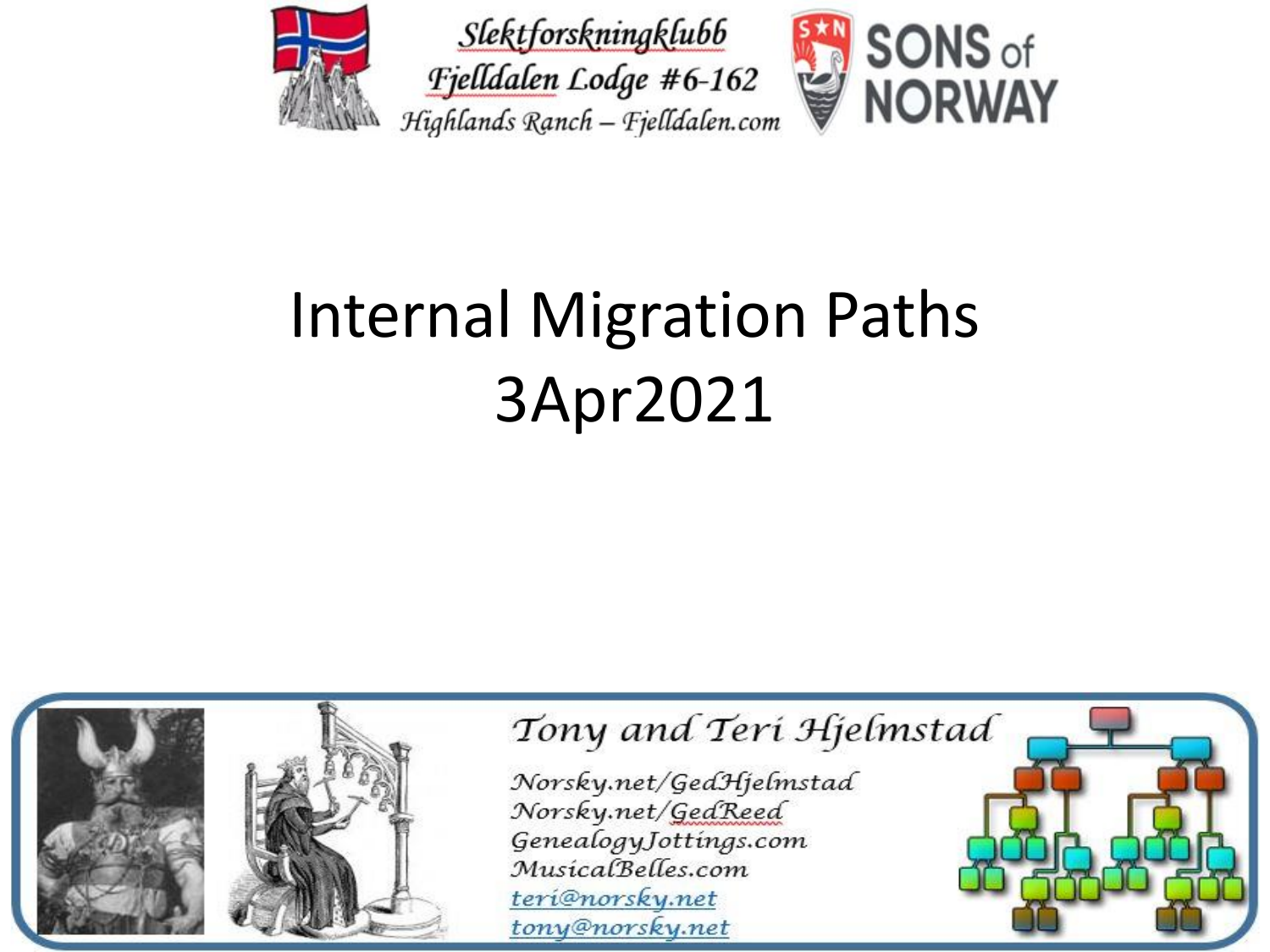### News You Should Know

If you don't follow Martin Roe Eidhammer - [https://martinroe.com](https://martinroe.com/) - then you'd better start. I've learn much of what I know from him. He now confirms what I've been finding.

The collaboration with Ancestry, MyHeritage, and FamilySearch (AMF) to transcribe parts of the Norwegian church records is replete with errors. The sections in the church records that have been the focus are Born and baptized, Married, Deceased and buried.

The church records from 1801 to 1815 are completed. There are many different errors occurring. **Errors include farm names partly or completely misspelled, common Norwegian first names misspelled or given the wrong gender, last names misspelled or missing completely, and roles such as sponsor (fadder) being transcribed as far (father).**

They are so swamped with corrections that they no longer accept reports of corrections. They have a started a 3-year project to proof the digitization. https://martinroe.us20.list-

[manage.com/track/click?u=70f7f1d838459621f48cbd55f&id=5b538748dc&e](https://martinroe.us20.list-manage.com/track/click?u=70f7f1d838459621f48cbd55f&id=5b538748dc&e=0889fcf5cc) =0889fcf5cc

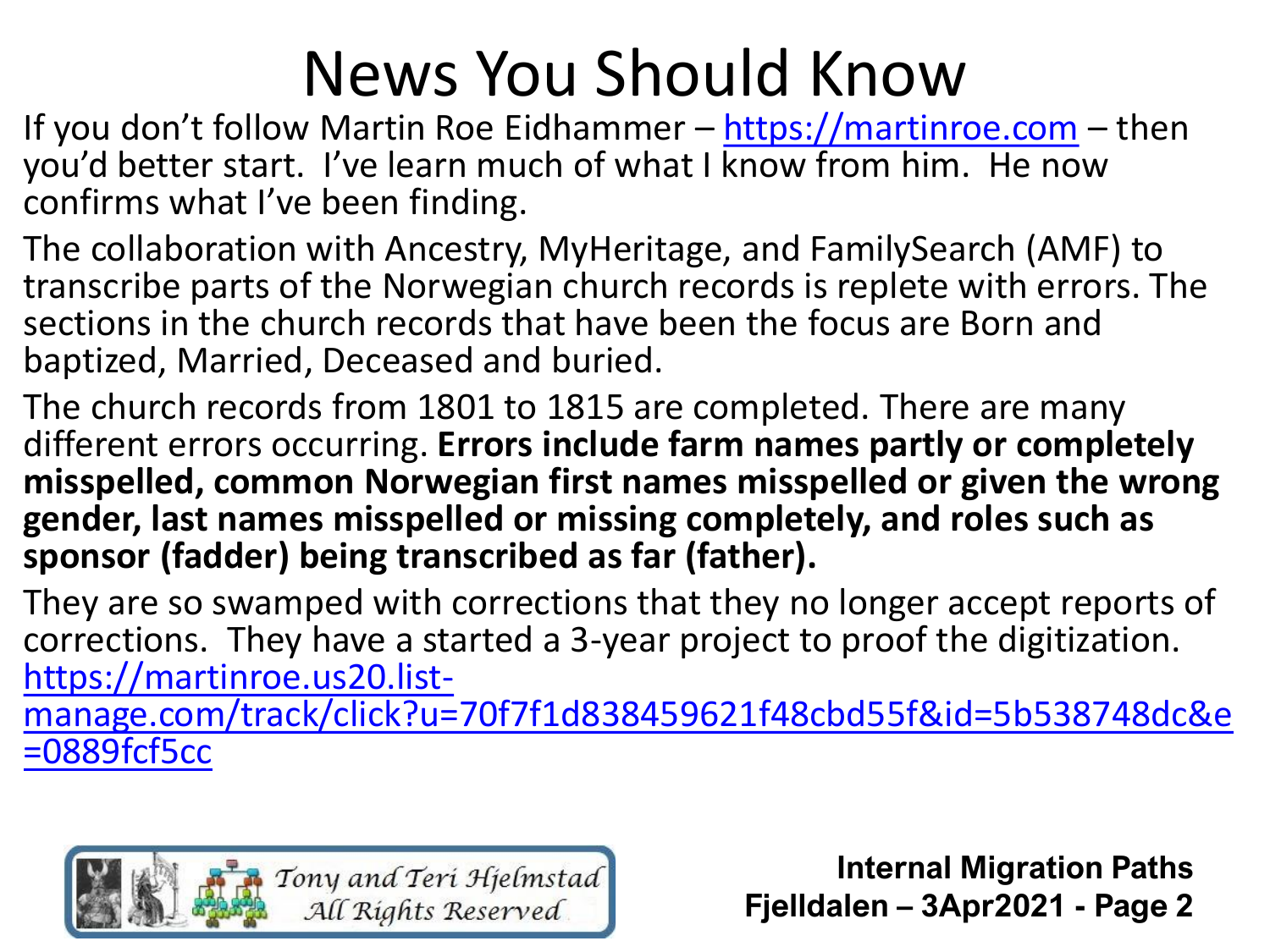### News You Should Know

**We're pleased to announce Deep Nostalgia™, our incredible new feature that has become an internet sensation. Deep Nostalgia™ animates the faces in any photo, so you can see your beloved ancestors "come to life" and watch them smile and move. Released less than 2 weeks ago, it's already been used 30 million times! See the enthusiastic responses [on our blog](https://www.myheritage.com/FP/o.php?type=click&mailingid=404858&tr_date=20210309&serial=announce-2103090025b7ece55f92015fcef6e791&account=620418101&sig=a7c9e3020a727b75e061ecaa085a2d4fc8fe8229e64d70e12798418fae323b3d&extra=001&linkid=&redirecturl=https%3A%2F%2Fblog.myheritage.com%2F2021%2F03%2F26-million-animations-created-with-deep-nostalgia%2F%3Futm_source%3Demail%26utm_medium%3Ddeep_nostalgia_03_2021%26utm_campaign%3D404848%26utm_content%3Dbucket1%26utm_term%3Dreadmore). Try it yourself and prepare to be amazed.** 

**[Try it now](https://www.myheritage.com/FP/o.php?type=click&mailingid=404858&tr_date=20210309&serial=announce-2103090025b7ece55f92015fcef6e791&account=620418101&sig=a01f607673b25599e3753ed7bb3a75ec36b7cdf528868fbb158abaa64431299b&extra=002&linkid=&redirecturl=https%3A%2F%2Fwww.myheritage.com%2Fdeep-nostalgia%3Futm_source%3Demail%26utm_medium%3Ddeep_nostalgia_03_2021%26utm_campaign%3D404848%26utm_content%3Dbucket1%26utm_term%3Denhancer)**



Tony and Teri Hjelmstad All Rights Reserved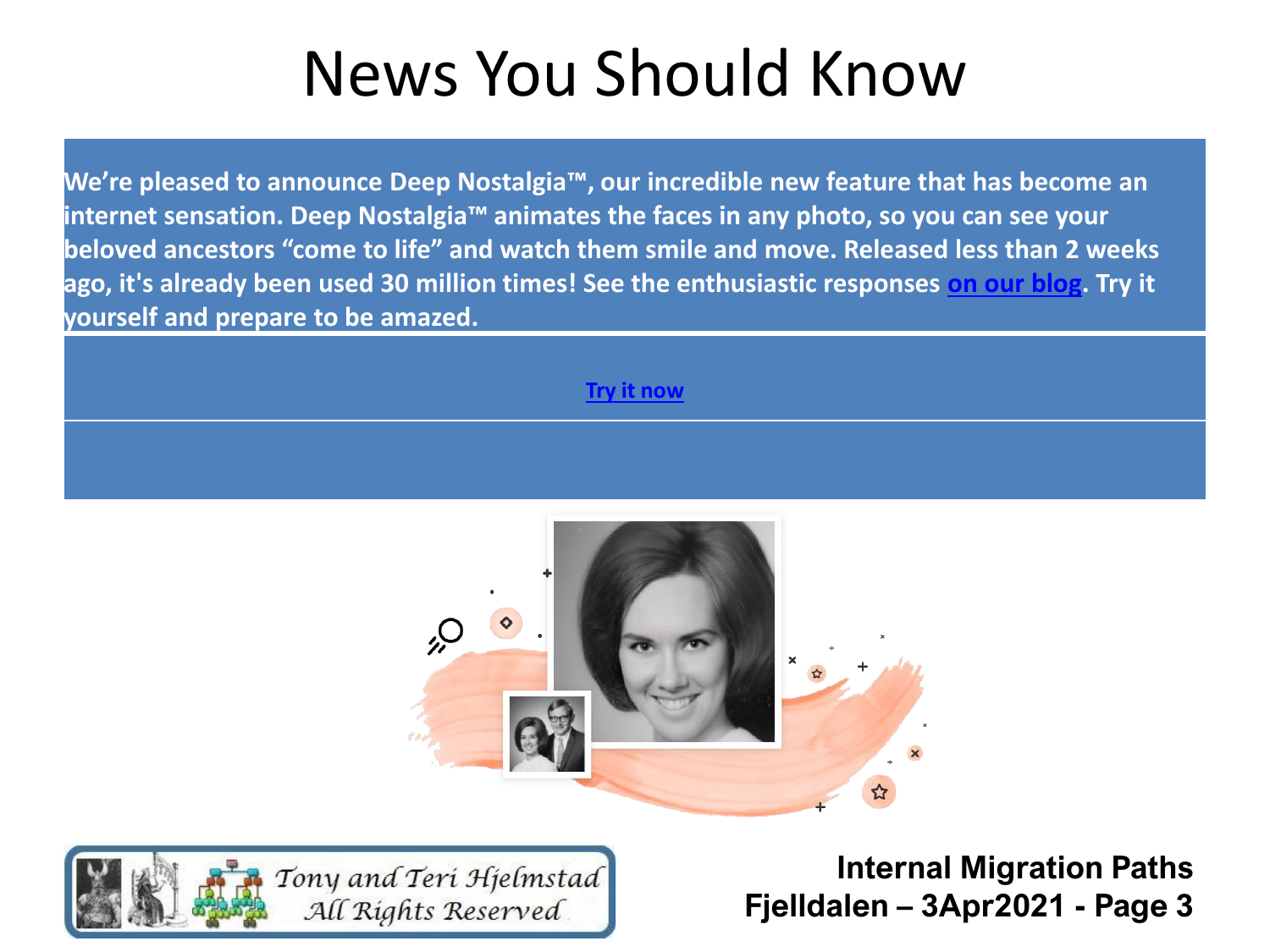- **Fjelldalen SlektforskningKlubb :**  [http://fjelldalen.com](http://fjelldalen.com/)
	- $-$  April 4<sup>th</sup> Masterpiece Theater Atlantic Crossing
	- May 1st Gravminner and Year-end Wrap Up and Summer Planning
	- June 3<sup>rd</sup> Lodge 26<sup>th</sup> Anniversary Party
	- $-$  July 3<sup>rd</sup> How to Build a Web Site from a GedCom
	- August 7 Family Search's Personal GedCom

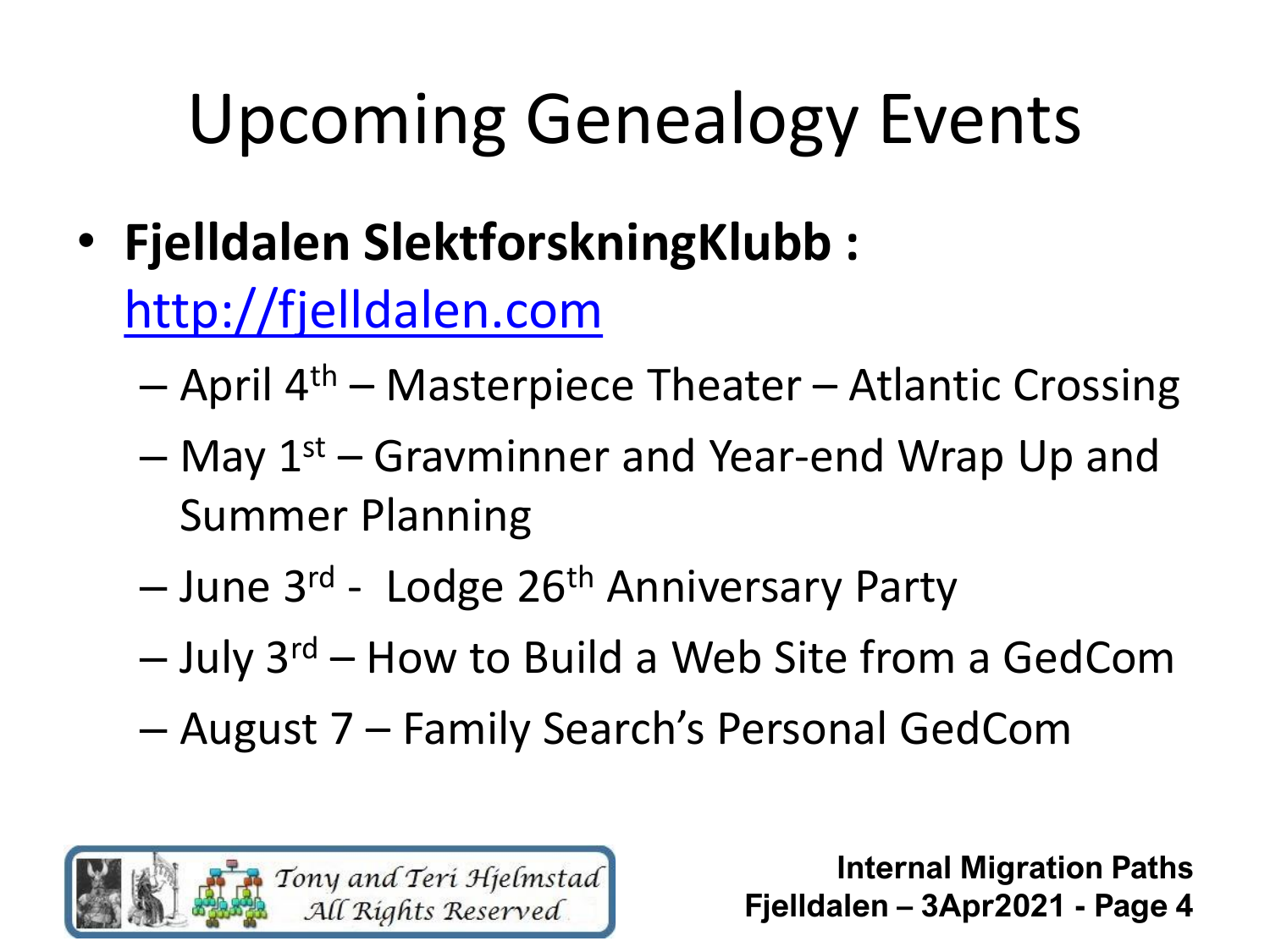# Upcoming Genealogy Events<br>SLEKT OG DATA

Wednesday 7th Tuesday 13th and Monday 19th April

- From Gothic writing to understandable Norwegian
- In a series of courses over three webinars, you will get an introduction to how you can manage to read documents that our priests, bailiffs, magistrates, sheriffs etc. have left behind.
- The lecturer is our experienced genealogist Jonny Lyngstad. He reads Gothic as if it were his own handwriting.
- There will be assignments along the way and many different texts with transcripts will be posted for free use. You will also find texts that are partially transcribed, so that you can practice interpreting the texts. The correct conclusion to these exercises will also be posted afterwards.
- Sign up for the course series here:
	- Onsdag 7. april [kl. 11.00](https://slektogdata.us16.list-manage.com/track/click?u=7bb837925fc808fa53dde8743&id=3a2be53095&e=5ee01348dd) >>
	- Tirsdag 13. april [kl. 11.00 >>](https://slektogdata.us16.list-manage.com/track/click?u=7bb837925fc808fa53dde8743&id=3c9030490e&e=5ee01348dd)
	- Mandag 19. april [kl. 11.00 >>](https://slektogdata.us16.list-manage.com/track/click?u=7bb837925fc808fa53dde8743&id=1765bc4a16&e=5ee01348dd) Links Work

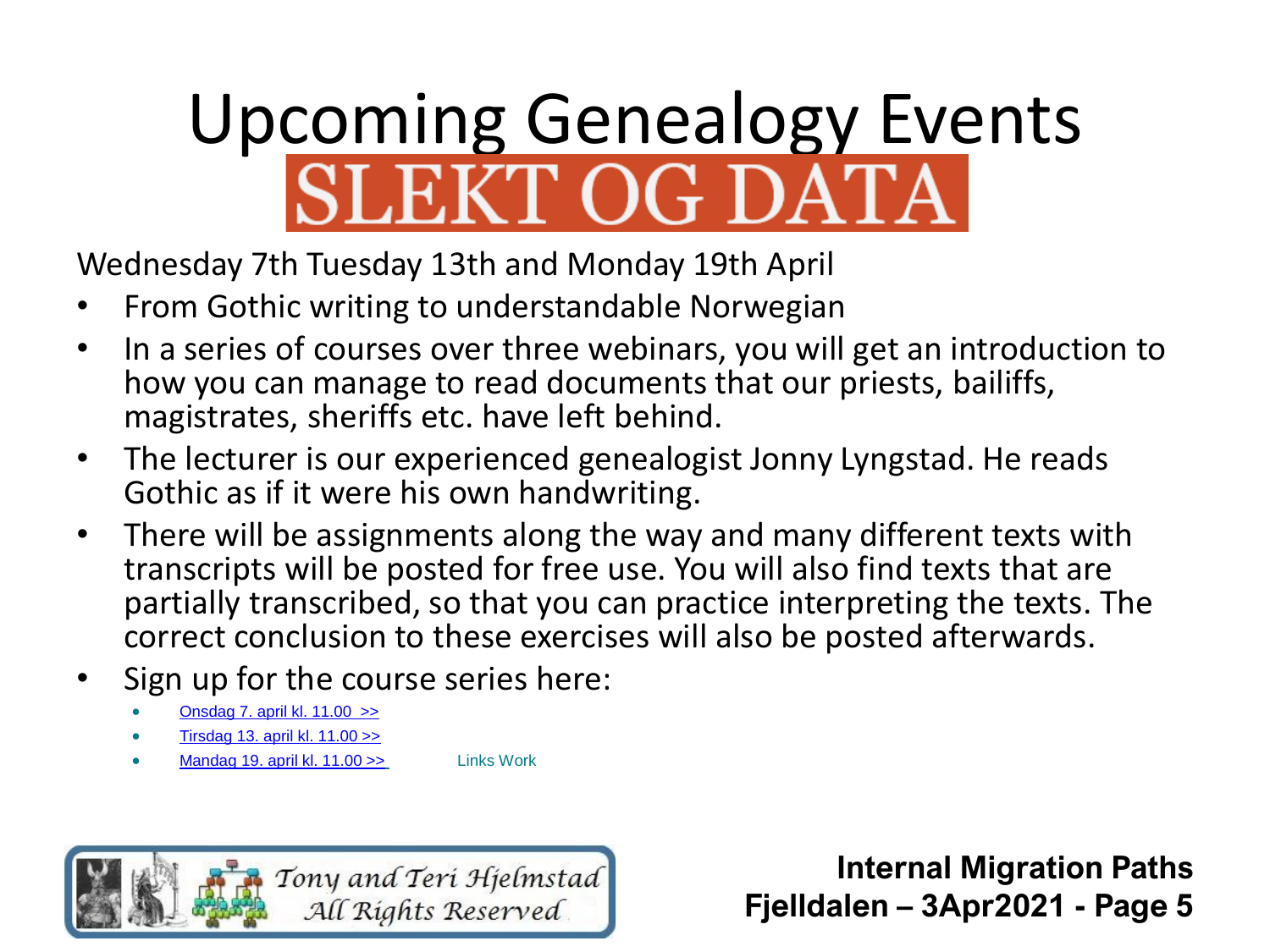- **The Colorado Genealogical Society(CGS)** <https://cogensoc.us/>
	- Saturday, April 10, 2021 CGS Beginning Genealogy Class, 10:00-noon. Zoom. Instructor: Carol
	- Darrow, CG.
	- Sunday, April 11, 2021 WriteNow! 1:30-3:30 pm. Zoom. Facilitator: Carol Darrow, CG.
	- Monday, April 12, 2021 CGS Board Meeting, 5:00-7:00 pm. Zoom. All CGS members welcome.
	- Saturday, April 17, 2021 CGS Program Meeting, 9:30-noon. Zoom. Speaker: Dr. James Walsh. Topic:
	- Naming the Unnamed at 10,200 Feet.
	- Friday, April 23, 2021 CGS Seminar. Zoom. Speaker: Crista Cowan. Time: 1:00-4:00 pm - FREE
	- Saturday, April 24, 2021 CGS Seminar. Zoom. Speaker: Crista Cowan. Time: 9:00am-Noon - FREE

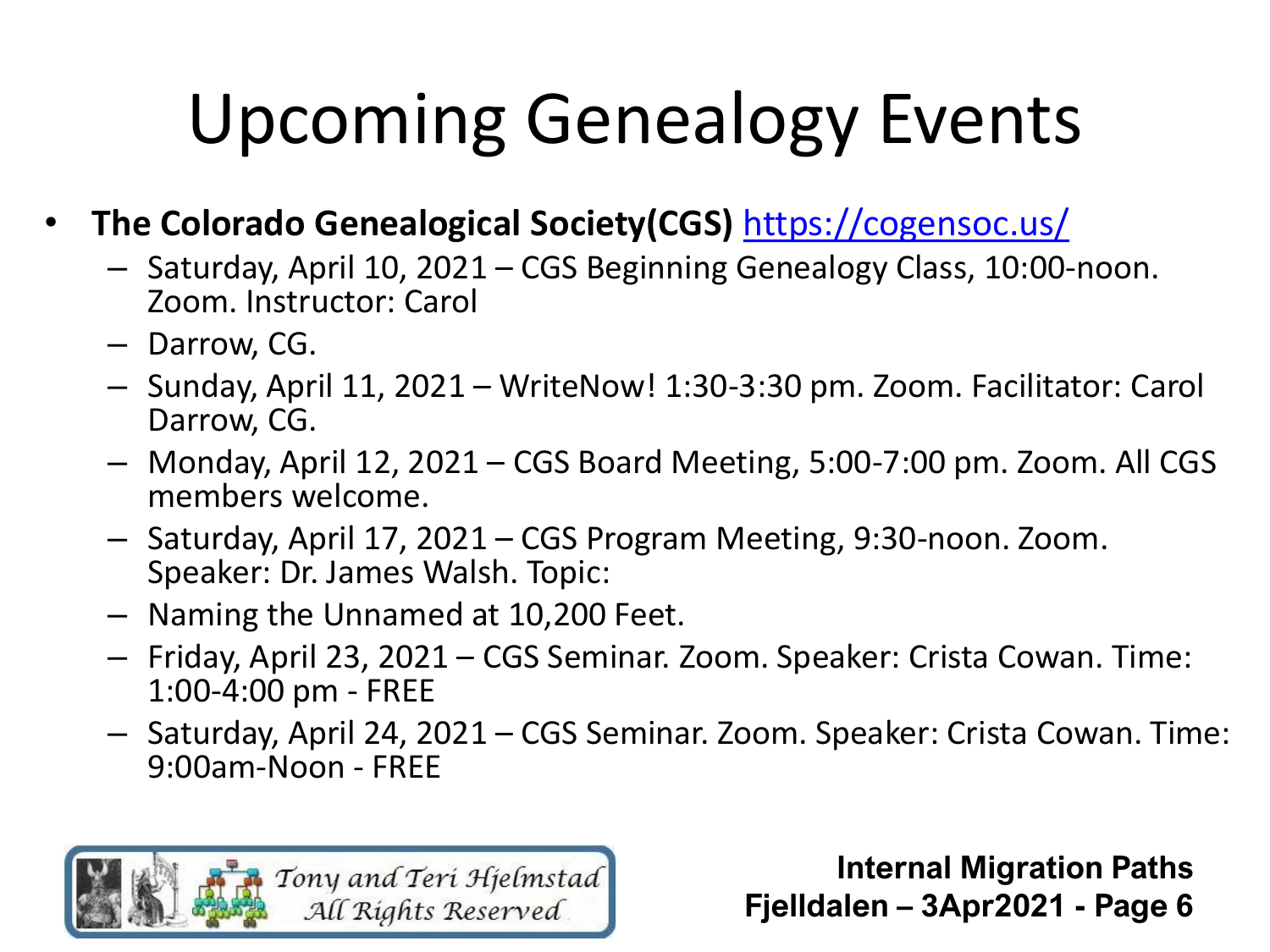- **Highlands Ranch Genealogical Society (HRGS)**  [https://hrgenealogy.wordpress.com](https://hrgenealogy.wordpress.com/)
	- Tuesday, April 6, 2021: "Forensic Genealogy," by Christine Cochran.
	- • Tuesday, May 4, 2021: "Raising the Bar- Is it time to go to the next step in your research?" by Kathy Trullo.
- **National Genealogy Society (NGS)**  <https://www.ngsgenealogy.org/>
	- May 19-22 Family History Conference Deep Roots of a Nation - Online – Richmond, Virginia

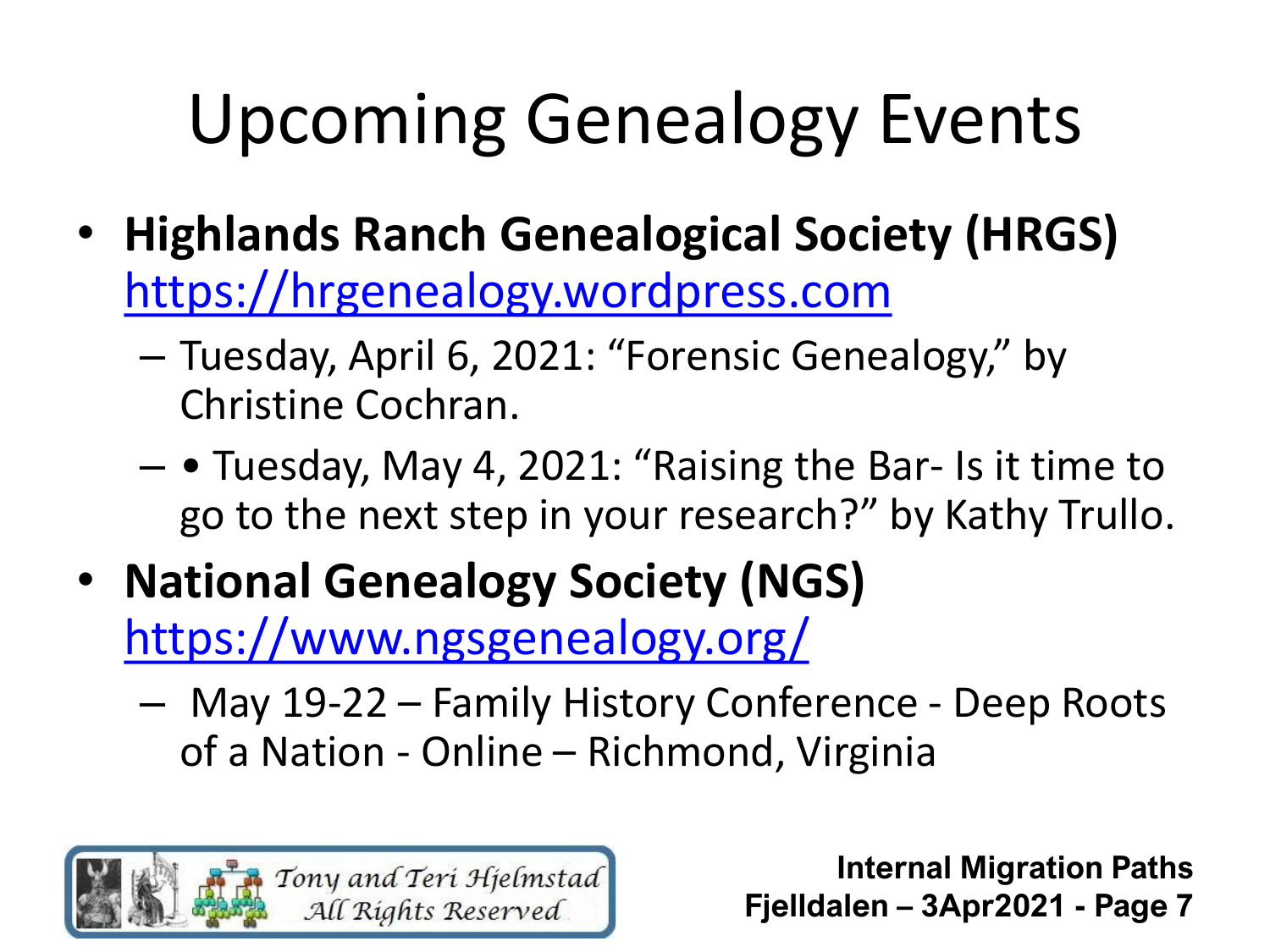#### • **PALAM Seminar**

- Spring 2021 Seminar German Genealogical Seminar
- Will be presented in two parts virtually via Zoom
- On Friday, April 9th, and Saturday, April 10th Featuring TERESA STEINKAMP McMILLIN
- <https://www.copalam.us/>
- **2021 International German Genealogy Conference**
	- July 17-24 "Researching Together Worldwide" \$179 <https://playbacknow.regfox.com/iggp2021>

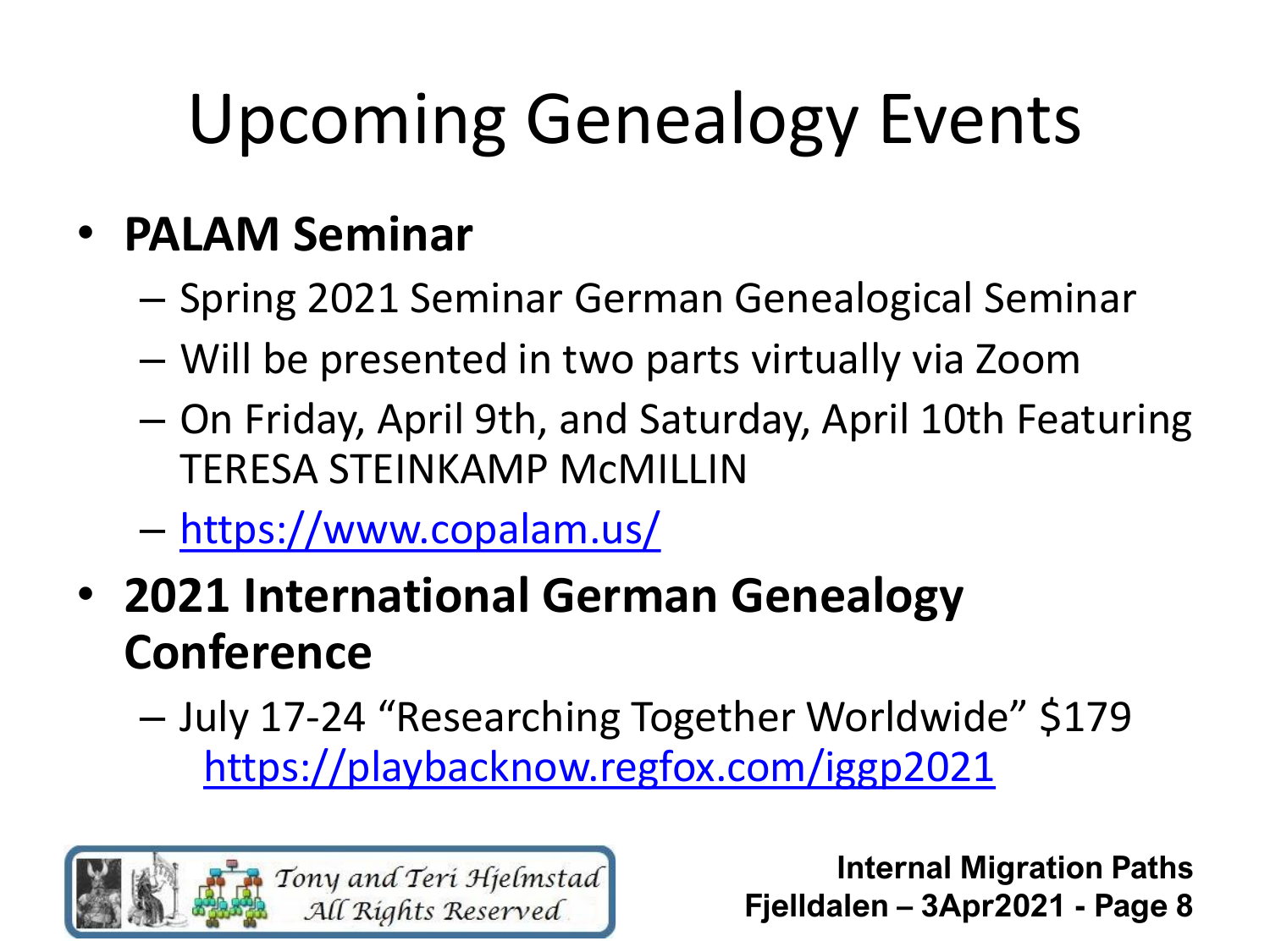- **Castle Rock Colorado Genealogical Society (CRCGS)** [Http://www.crcgs.org](http://www.crcgs.org/)
- Saturday, April 17, 2021 10 a.m. to 12 p.m. Zoom Webinar Scotland's Resources: There's more to Scottish Research than Scotlands people! (Program) Presented by Tina Beaird Registration required at [www.crcgs.org](http://www.crcgs.org/).
- Thursday, May 6, 2021 from 10 a.m. to 12 p.m. ZOOM Webinar Power of a Picture (Class) Presented by Barbara A. Lane

Registration required at www.crcgs.org.

• Saturday, May 15, 2021 10 a.m. to 12 p.m. Zoom Webinar German Research Online (Program) Presented by James M. Beidler

Registration required at www.crcgs.org.

• SHARE: Sharing Help And Research Experience via Zoom Webinar

Every Monday 10 a.m. – Noon

Join us on Monday mornings to share Genealogy research roadblocks and

triumphs, pick up a few trick and tips, and hear some great family stories from your fellow genealogists. Registration required at www.crcgs.org

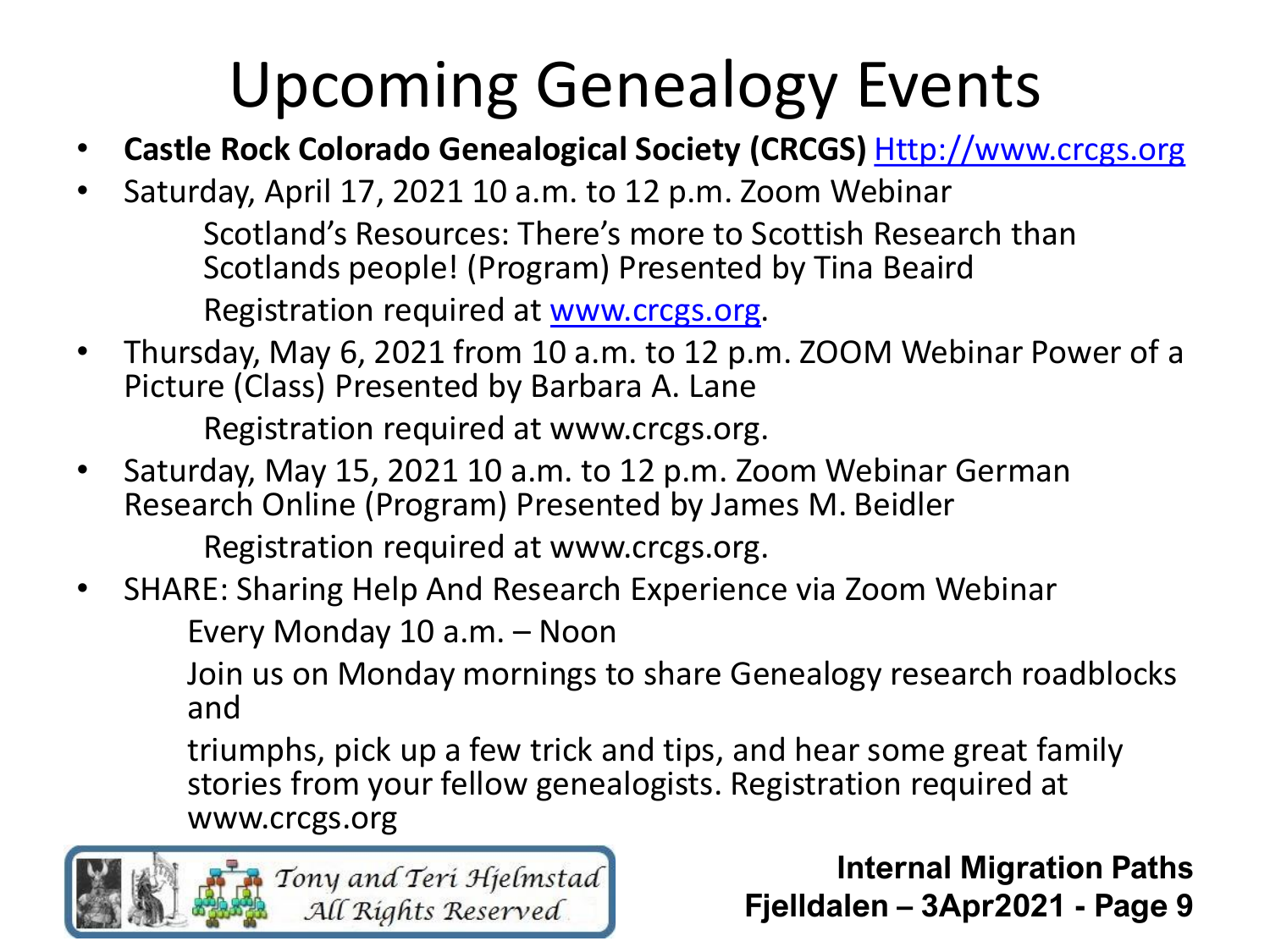#### • **Highlands Ranch Senior Genealogical Society (HRSGS)**

- The Highlands Ranch Senior Genealogy Club meets the third Friday of every month, except in December, from 9:30 a.m. to 11:00 a.m. at the LDS Church, 9800 Foothills Canyon Boulevard. The club is for people interested in researching genealogy and that are beginning to gather their family history. They work together, sharing research suggestions and ideas, plus applauding the success of other members. They also concentrate on gathering family histories and stories.
- During the present health crisis, the group is meeting at the same time virtually, on Zoom. For instructions on how to join the meeting, please contact Gordon Taylor at 303- 945-5737 or by email at gmtmt8@gmail.com.

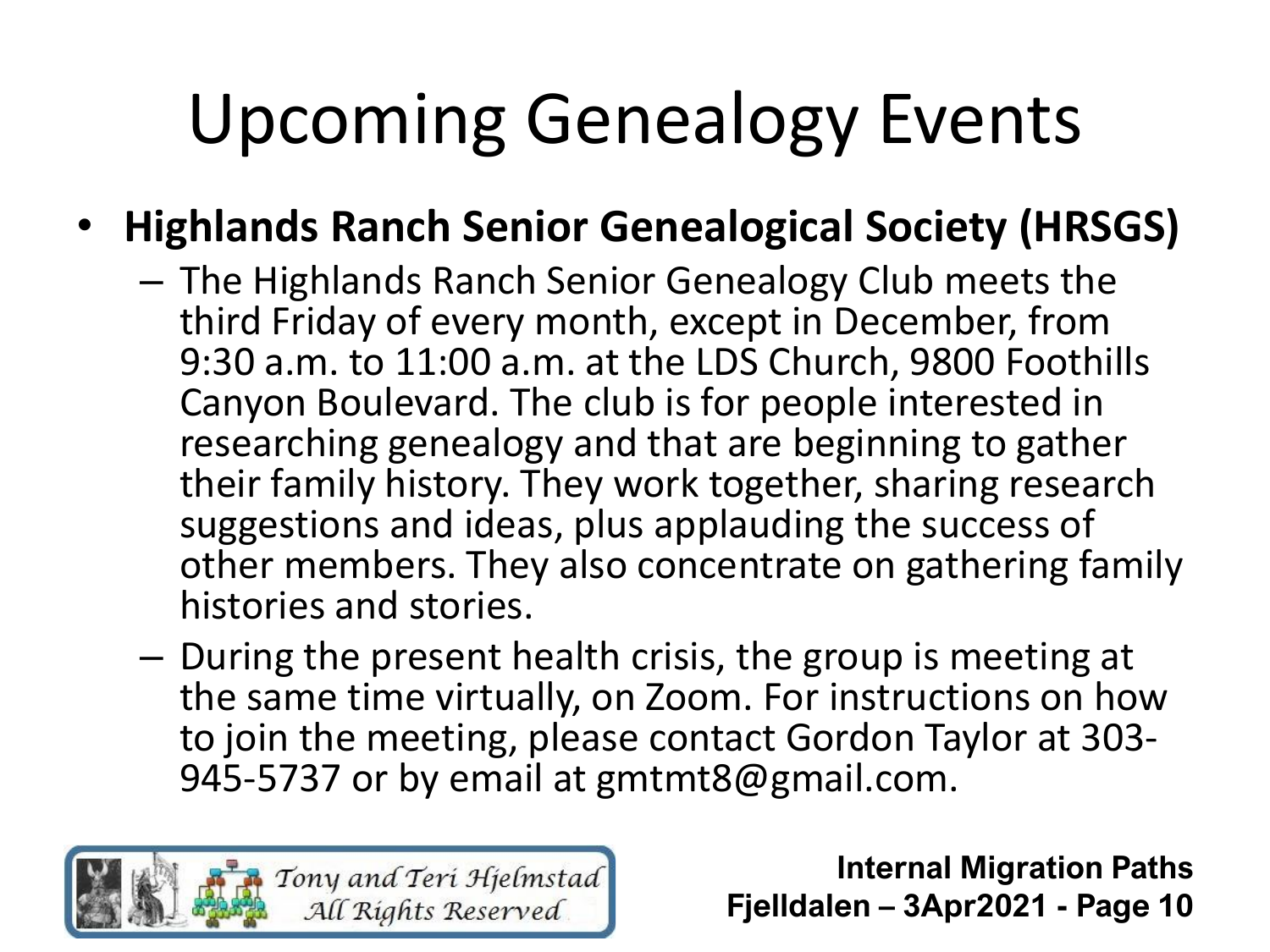- Housekeeping ...
	- The handout has all the slides when they're too small to see on the screen, use the handout.
	- This will be mostly a demonstration and then a discussion and practice.
	- All sites mentioned have their web addresses on the pages discussing those.

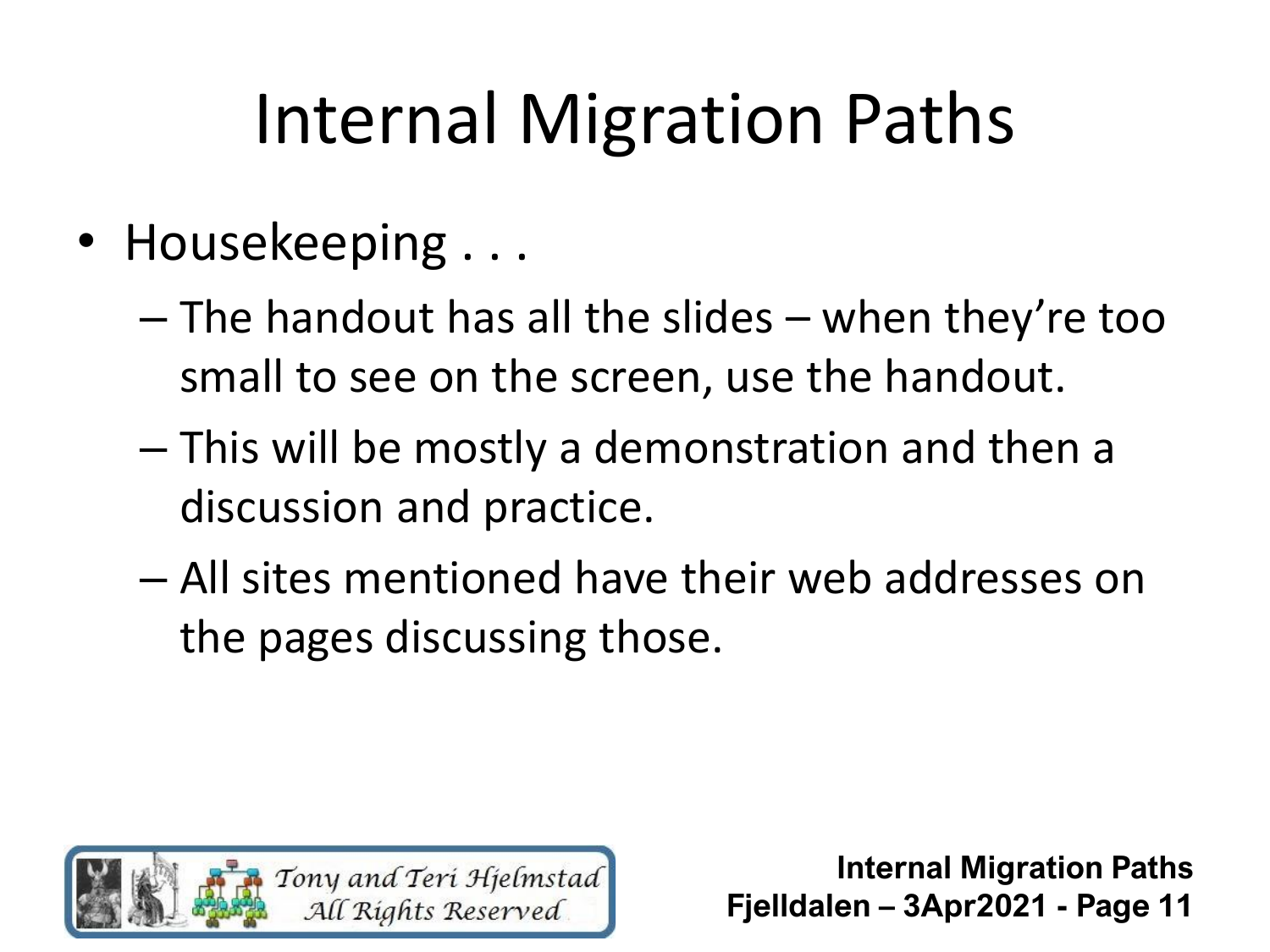First – Norway had to get people.

- The first people started working up the west coast in 10,000 BC. They were mostly itinerant fisherman.
- The Oslo Fjord area was first populated around 4,000 BC. These were still mostly itinerant fisherman.
- Between 3,000 BC and 2,500 BC, the west coast started to have permanent farmer settlers.
- By 5 CE, local chieftains ruled, and bronze and metal work had started. The Foundation of norse mythology was laid.
- About 1000 BC, migration from the Northern Urals came into the very north part of Norway. There were a few indigenous people from the migration up the western coast. The blended group became the Samis.
- By 500 BC, most farmable valleys were settled.
- Until the Goths left and the plagues hit, little internal migration occurred.



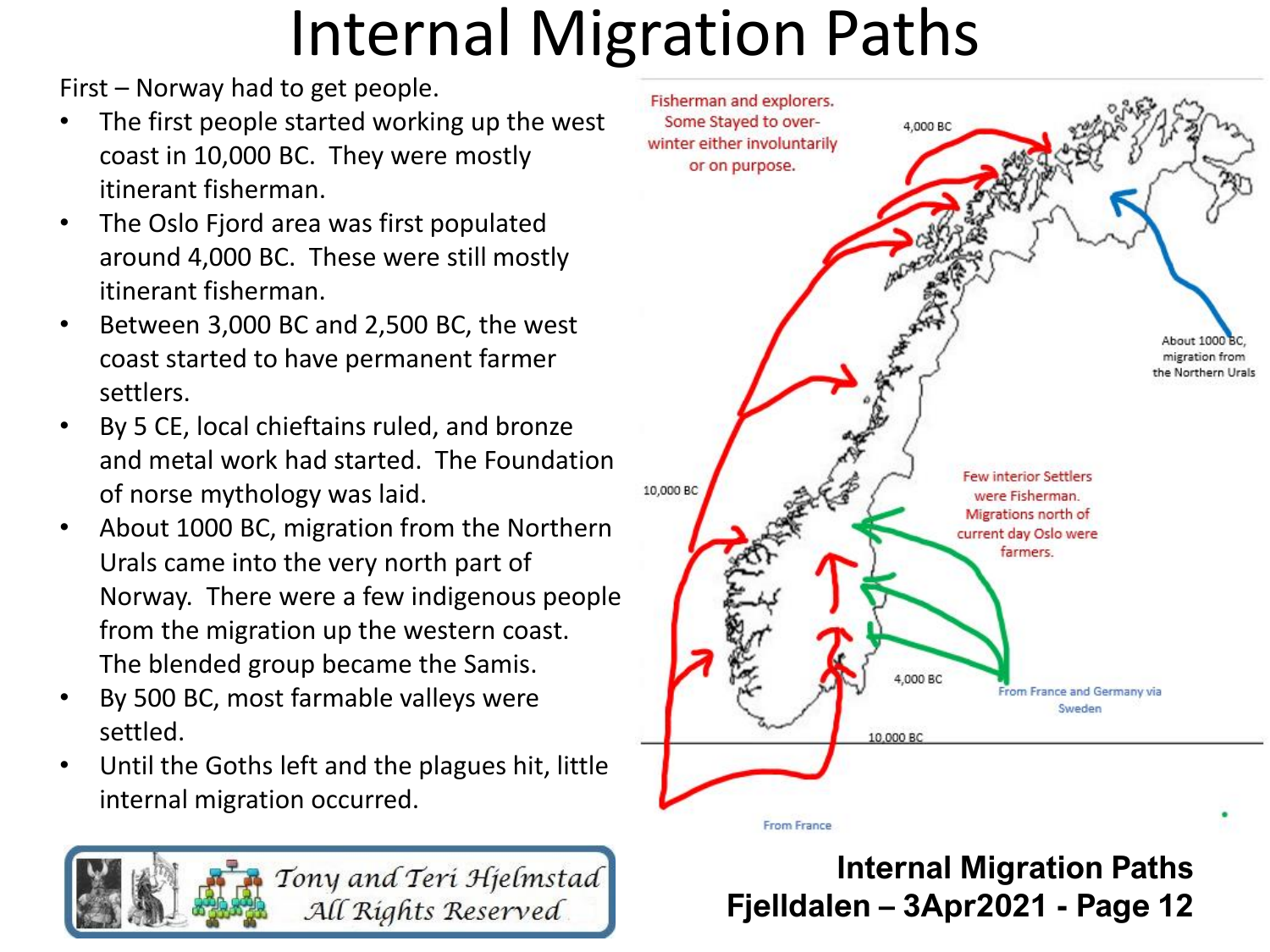- The first major internal migration of people in Norway was actually out of Norway.
- Starting in about 600 BC, the Goths grew into a substantial clan of about 10,000 people in the local of current Oslo and southern Sweden. The Goths left Norway and Sweden between 100 and 500 CE.
- This caused local Chieftains to consolidate to control their area and start building defenses.
- A major plague hit southern Norway in the 500's CE, leaving most of the area decimated. Healthy farmers fled north populating the valleys north of current Oslo and back along the wester fjords.



- Defenses were built to keep out people who weren't known or could be infected and many barbaric hordes roamed the areas as farming had collapsed in the south.
- This led to the early origins of the Viking age in the 700's CE.

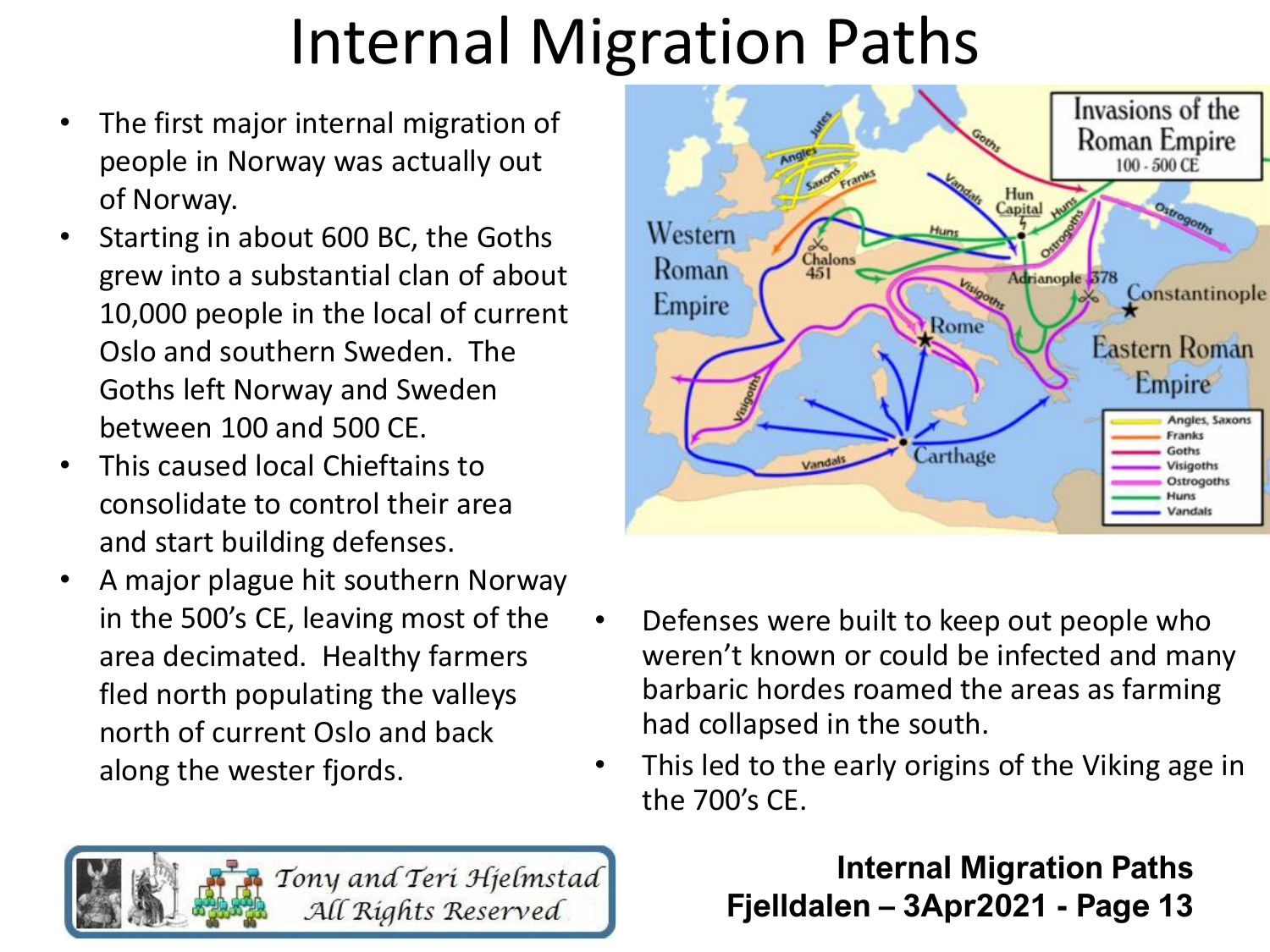- Starting about 0 AD and proceeding till about 500 AD, sons married and remained in the same household, forming clans. The Goths were an example. Trading started with the Romans and some clansman became Roman mercenaries. Most of the farmland up to the Tromso area started to fill in with farms. Meanwhile, the migration northward from Hedmarken continued – eventually meeting the westward migration in the Trondheim area.
- Between when the Goths started leaving and 800 AD, clans consolidated into Things where all freemen in the area would assemble and determine punishments for crimes. Trading with Europe continued. Powerful farmers became chieftains, with other farmers – settlements – paying tribute, which was used to pay a standing army – or a hird.

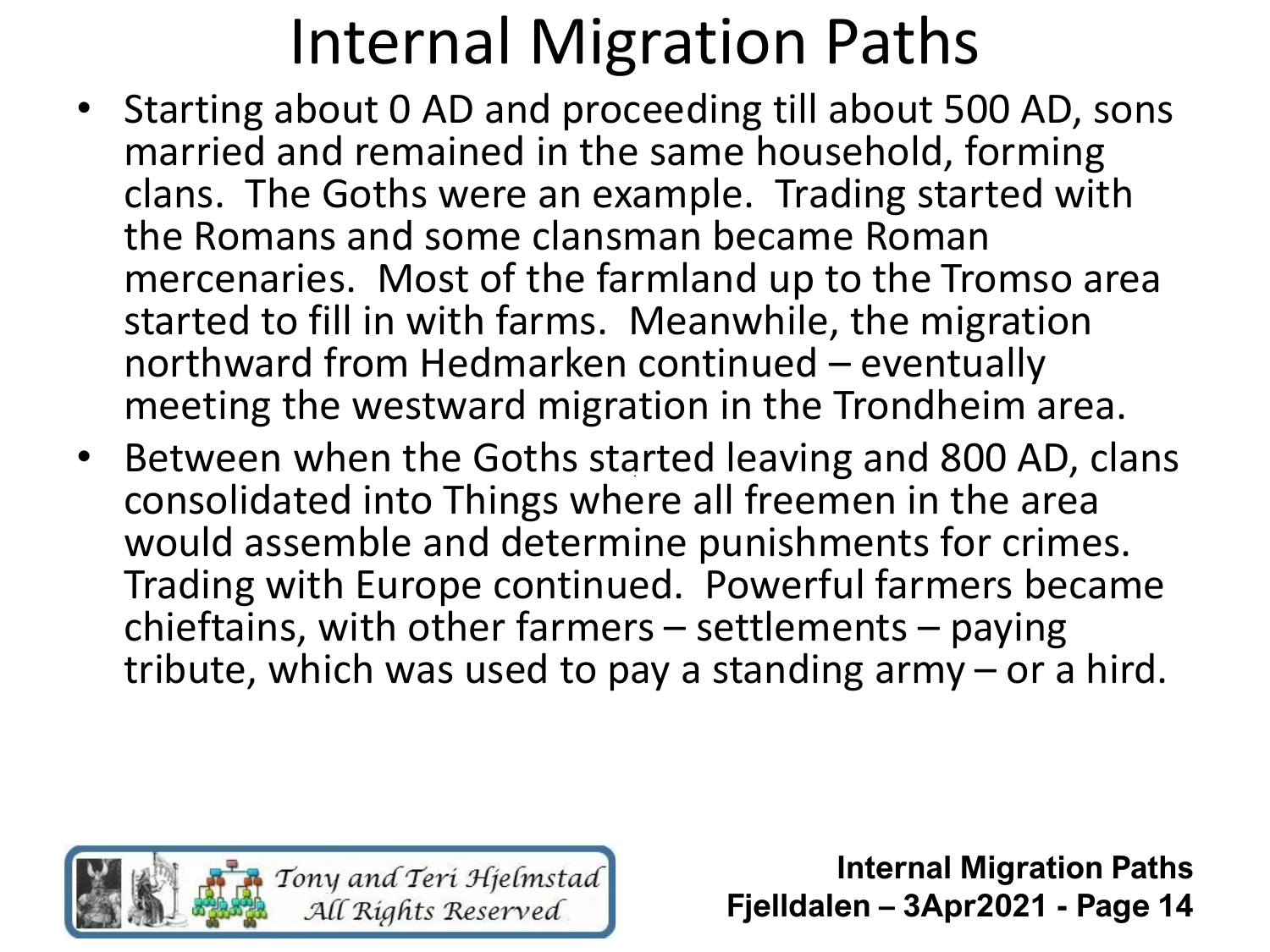- Norwegians who were within a couple of days travel of coastlines participated in the Viking age. Those further inland did not, unless they did not stand to inherit land
- At the start of the Viking age around 800 AD, lack of suitable farming land in southern and western Norway started a flow of men who would not inherit. They moved to the Shetland, Orkney, and Faroe Islands, and Ireland
- In the late 800's AD, Iceland became fully populated with most coming from Norway
- Norwegian Vikings were in northern England and Scotland till about 1050 AD. Many families were so intermarried, that they remained
- The invasion of France and the settlements in what is now Normandy were mainly Denmark Vikings, though a few may have been Norwegians.

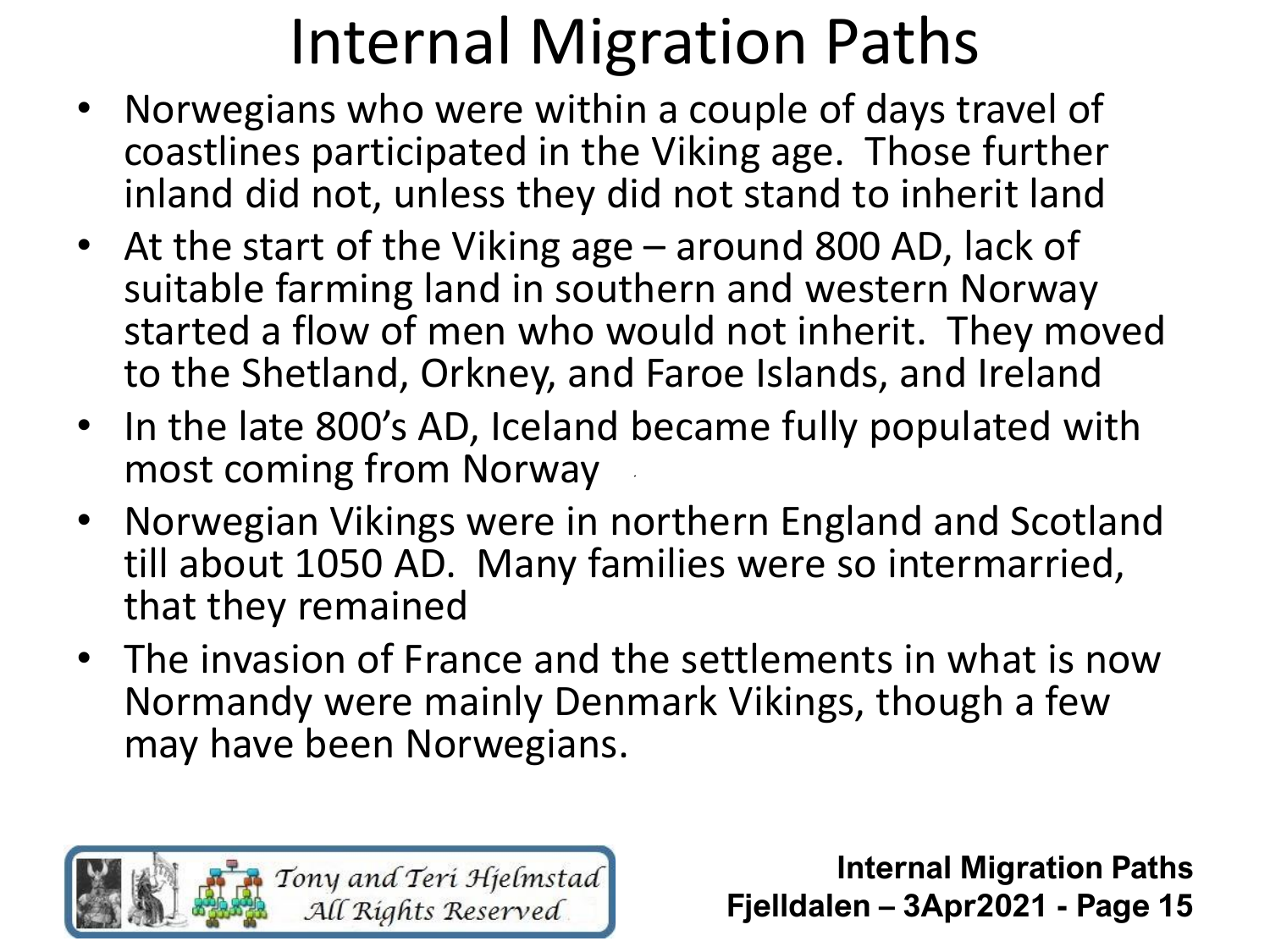- From about 1000 AD till 1850 AD, mining and fishing provided much needed jobs as the land became full, and migrations north along the coast (fishing) and north from Mjosa to Roros (mining) continued.
- From 1850-1870 AD, mechanization caused a decline in the number of people needed for farming, mining, and fishing, leading to a further drive for emigration.



**Internal Migration Paths Fjelldalen – 3Apr2021 - Page 16**

From about 1000 till 1850 AD, migration was to the north for fishing jobs From 1640 till 1850. migration was to the interior at Kongsberg and Roros for mining jobs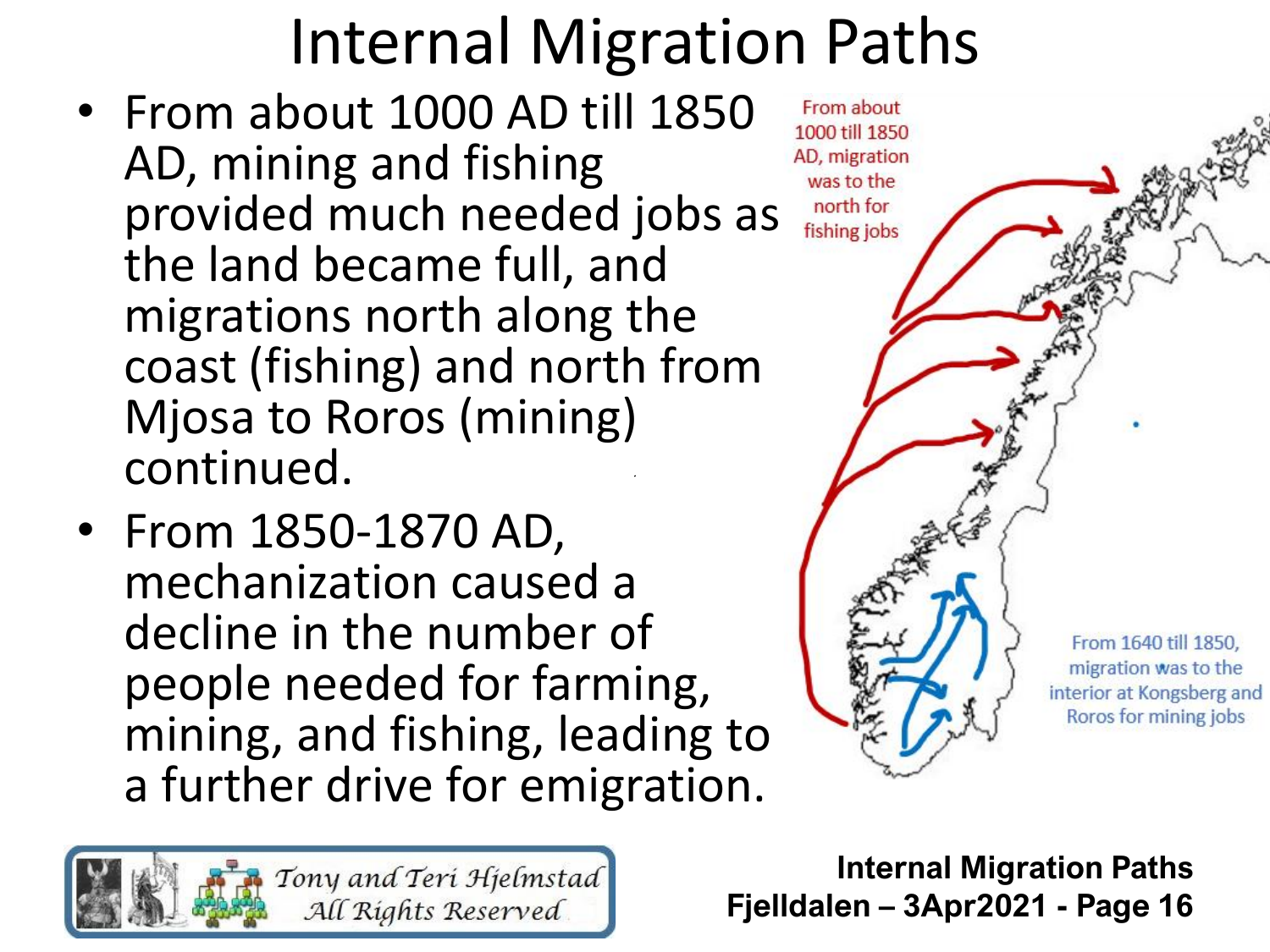- Population changes
	- $-1000$  AD  $150,000$
	- $-1300$  AD  $400,000$
	- 1400 AD 200,000 Plagues
	- $-1500$  AD  $150,000$
	- $-1800$  AD 900,000
	- $-1825$  AD  $1,050,000$
	- $-1870$  AD  $1,700,000$
	- 1900 AD 2,240,000 850,000 had left by 1945
	- $-1950$  AD  $3,270,000$
	- $-2000$  AD  $4,500,000$
	- Tony and Teri Hjelmstad All Rights Reserved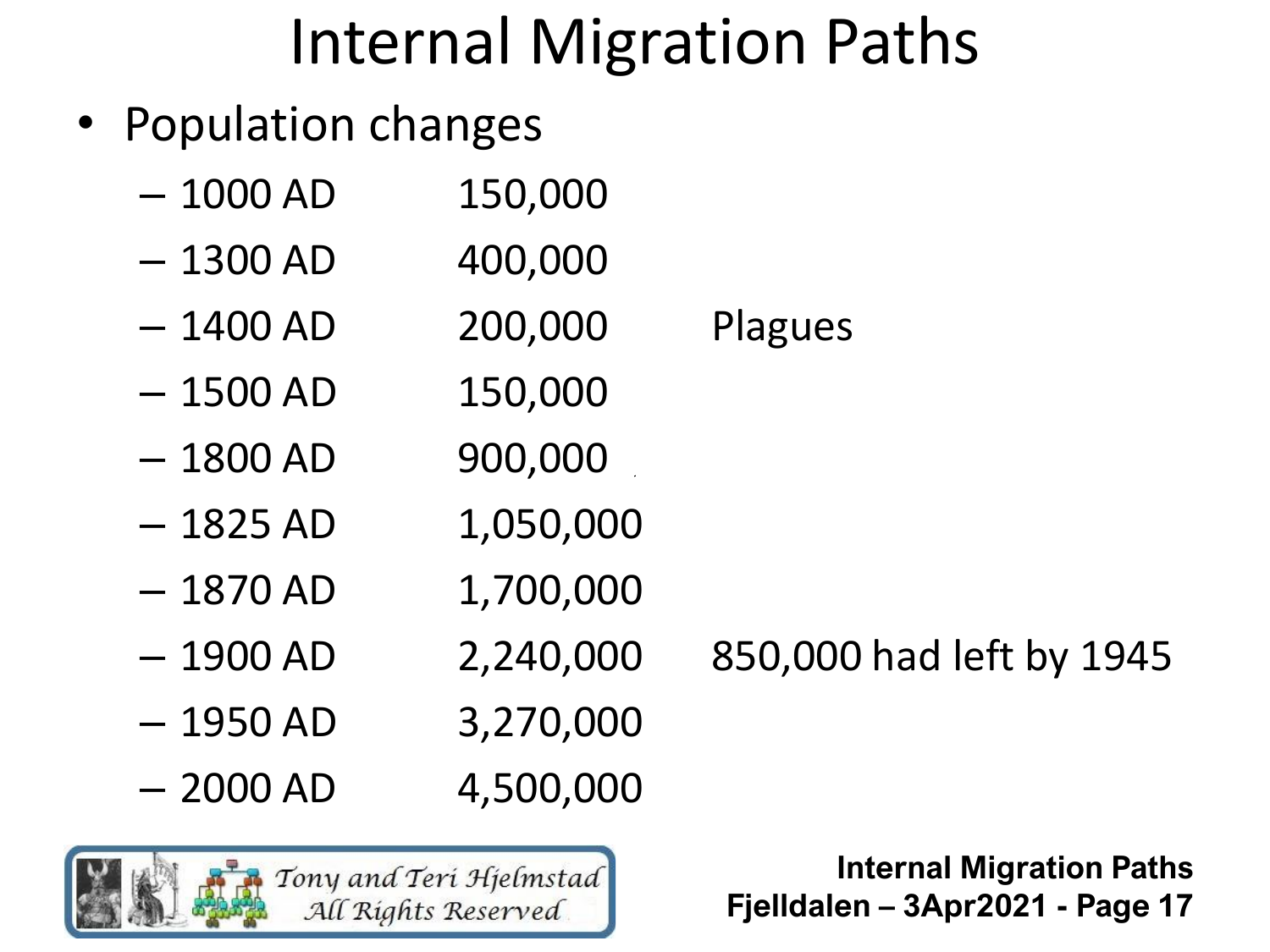# References

- https://en.wikipedia.org/wiki/Migration Period
- [https://en.wikipedia.org/wiki/History\\_of\\_Norway#Nordic\\_Iron\\_Age\\_\(500\\_BC%E2%80%93800\\_AD\)](https://en.wikipedia.org/wiki/History_of_NorwayNordic_Iron_Age_(500_BC%E2%80%93800_AD))
- <https://worldpopulationreview.com/countries/norway-population>
- https://www.familysearch.org/wiki/en/Norway Emigration and Immigration
- [https://en.wikipedia.org/wiki/Viking\\_Age#England](https://en.wikipedia.org/wiki/Viking_Age#England)
- https://vikingsfacts.com/vikings-in-normandy-france[facts/#:~:text=The%20Viking%20land%20in%20France%20was%20known%20as,people.%20Fact%203%3A%20](https://vikingsfacts.com/vikings-in-normandy-france-facts/#:~:text=The%20Viking%20land%20in%20France%20was%20known%20as,people.%20Fact%203%3A%20The%20Vikings%20became%20the%20Normans) The%20Vikings%20became%20the%20Normans
- <https://www.lifeinnorway.net/roros-mining-history/>
- [https://en.wikipedia.org/wiki/Kongsberg\\_Silver\\_Mines#:~:text=History%20Operating%20from%20over%2080](https://en.wikipedia.org/wiki/Kongsberg_Silver_Mines#:~:text=History%20Operating%20from%20over%2080%20different%20sites%2C%20Kongsberg,over%20450%2C000%20man-years%20were%20expended%20in%20the%20production) %20different%20sites%2C%20Kongsberg,over%20450%2C000%20manyears%20were%20expended%20in%20the%20production.